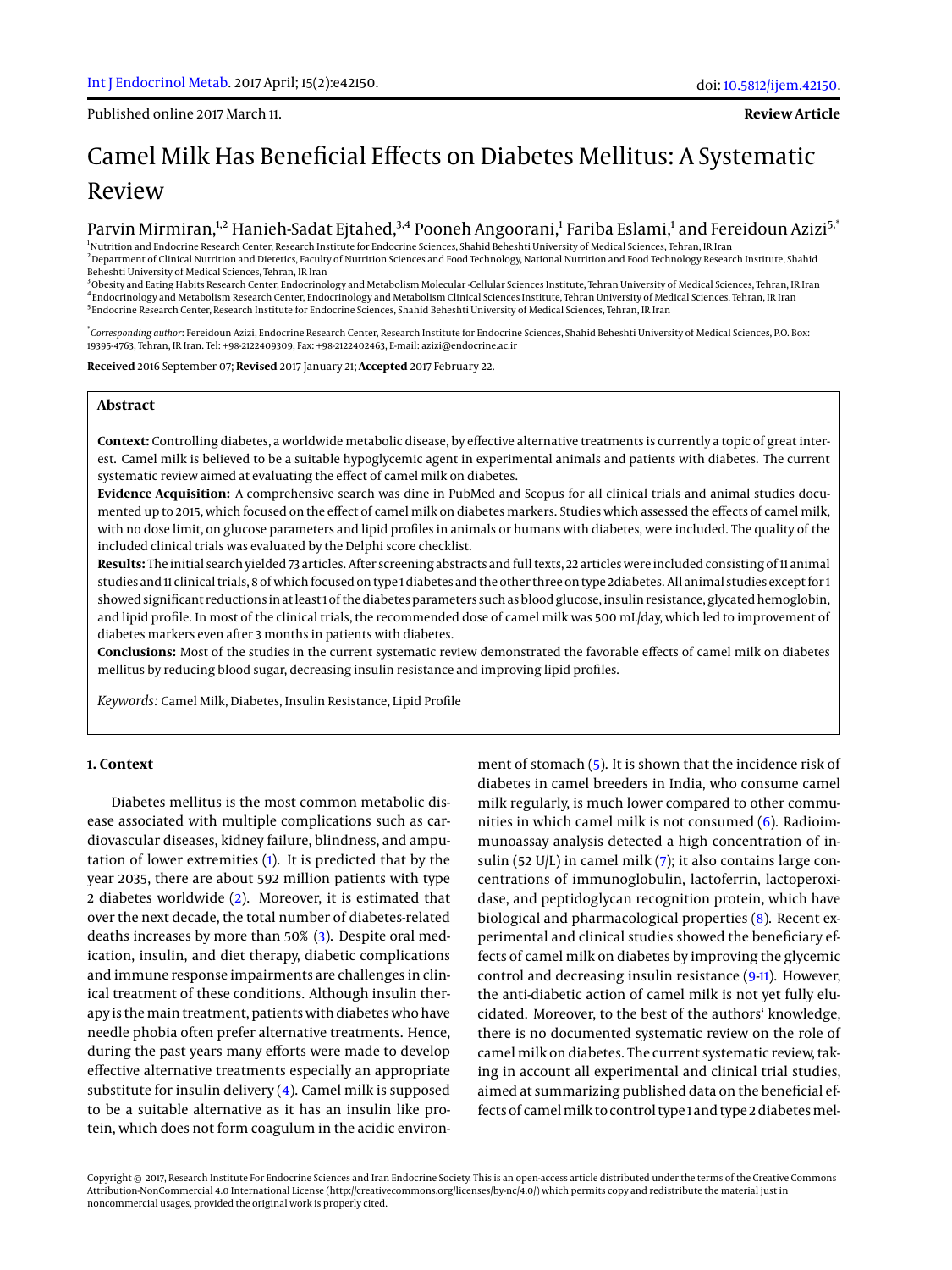litus.

#### **2. Evidence Acquisition**

## *2.1. Search Strategy and Study Selection*

A literature search was conducted on PubMed and Scopus for entire clinical trials and animal studies published on the effect of camel milk on diabetes markers up to November 2015. The search was conducted by 1 of the authors and there was no restriction regarding publication date. Moreover, reference lists of the included studies and key reviews in the area were scanned for any additional relevant studies. The search terms included (camel milk [Title/Abstract]) OR (camel dairy [Title/Abstract]) AND (diabetes [Title/Abstract]) OR (diabetic [Title/Abstract]) OR (hyperglycemia [Title/Abstract]) OR (fasting blood glucose [Title/Abstract]) OR (insulin resistance [Title/Abstract]) OR (serum insulin [Title/Abstract]) OR (impaired fasting glucose [Title/Abstract]) OR (impaired glucose tolerance [Title/Abstract]) OR (glucose homeostasis [Title/Abstract]). The search terms used for camel milk and diabetes sections were linked using 'OR', and the results of the 2 sections were combined by utilizing the 'AND'.

The search results of databases were combined and duplicates were removed. After that, screening of article titles and abstracts was performed independently by 2 investigators, and irrelevant studies were removed. Then, the full texts of potentially eligible studies were reviewed before definitive inclusion. Disagreements between the 2 investigators were resolved by consensus, and the studies were included if they assessed the effect of camel milk on glycemic control or lipid profiles among patients with diabetes, or experimentally induced diabetic animals.

## *2.2. Eligibility Criteria*

Studies had to meet the following criteria to be included in the current review:

- Measurements of the glucose parameters: Fasting blood sugar levels (FBS), general blood glucose levels, postprandial blood glucose levels, serum levels of insulin, insulin resistance [homeostatic model assessment-insulin resistance (HOMA-IR)], and glycated hemoglobin (HbA1c).

- Measurements of the lipid profiles Total cholesterol (TC), low density lipoprotein cholesterol (LDL-C), high density lipoprotein cholesterol (HDL-C), and triglycerides (TG).

- Types of interventions: Intervention criteria including daily treatment by camel milk in animal or human samples with diabetes, with no dose limits considered.

# - Language: English

Obviously irrelevant studies, in vitro studies, studies that did not include any of the primary outcome measures,

studies in languages other than English, non-experimental studies (case studies, case series, cross-sectional, casecontrol, and cohort), study protocols, and literature reviews were excluded from the current systematic review.

#### *2.3. Data Extraction*

Relevant data were extracted from studies. Disagreements between the 2 investigators were resolved through discussion until consensus. The data extraction form included the following information: first author's name and year of publication, country and study design, sample size, range of follow-up, demographic characteristics of participants, dose of camel milk intake, and the evaluated outcomes.

#### *2.4. Quality Assessment*

Delphi checklist was used to assess the quality of the included clinical trials and score the studies [\(12\)](#page-7-1). The quality of reports was assessed. Disagreements between the 2 investigators were resolved through discussion until consensus.

#### **3. Results**

#### *3.1. Overview of Studies*

The initial search yielded 73 articles that after removing the duplicates, 62 articles were assessed for titles and abstracts. Exclusion of the articles was based on the content and its relevance to the current review, based on the inclusion/exclusion criteria; hence, 40 articles were excluded for being review ( $n = 14$ ), observational ( $n = 1$ ), irrelevant to the main topic ( $n = 18$ ), duplicates ( $n = 2$ ), and in vitro studies ( $n = 5$ ). Ultimately, 22 articles were included in the current systematic review, consisting of 11 animal studies and 11 clinical trials, 9 of which focused on type 1 diabetes and the other 3 ones on type 2 diabetes [\(Figure 1\)](#page-4-0). Characteristics of the participants, interventions, methodological quality, and outcome measures of animal studies and clinical trials are summarized in [Tables 1](#page-2-0) - [3.](#page-3-0)

# *3.2. Camel Milk and Diabetes*

# *3.2.1. Animal Studies*

Out of 11 experimental studies, 2 were conducted on dogs; in the first study, Sboui et al. evaluated the effect of camel milk on blood glucose and cholesterol in alloxaninduced diabetic dogs ( $n = 12$ ). They divided dogs into 3 groups, 1 healthy controls and 2 diabetic groups; 1 of the diabetic groups and the controls received 500 mL/day camel milk, while the other diabetic group received 500 mL/day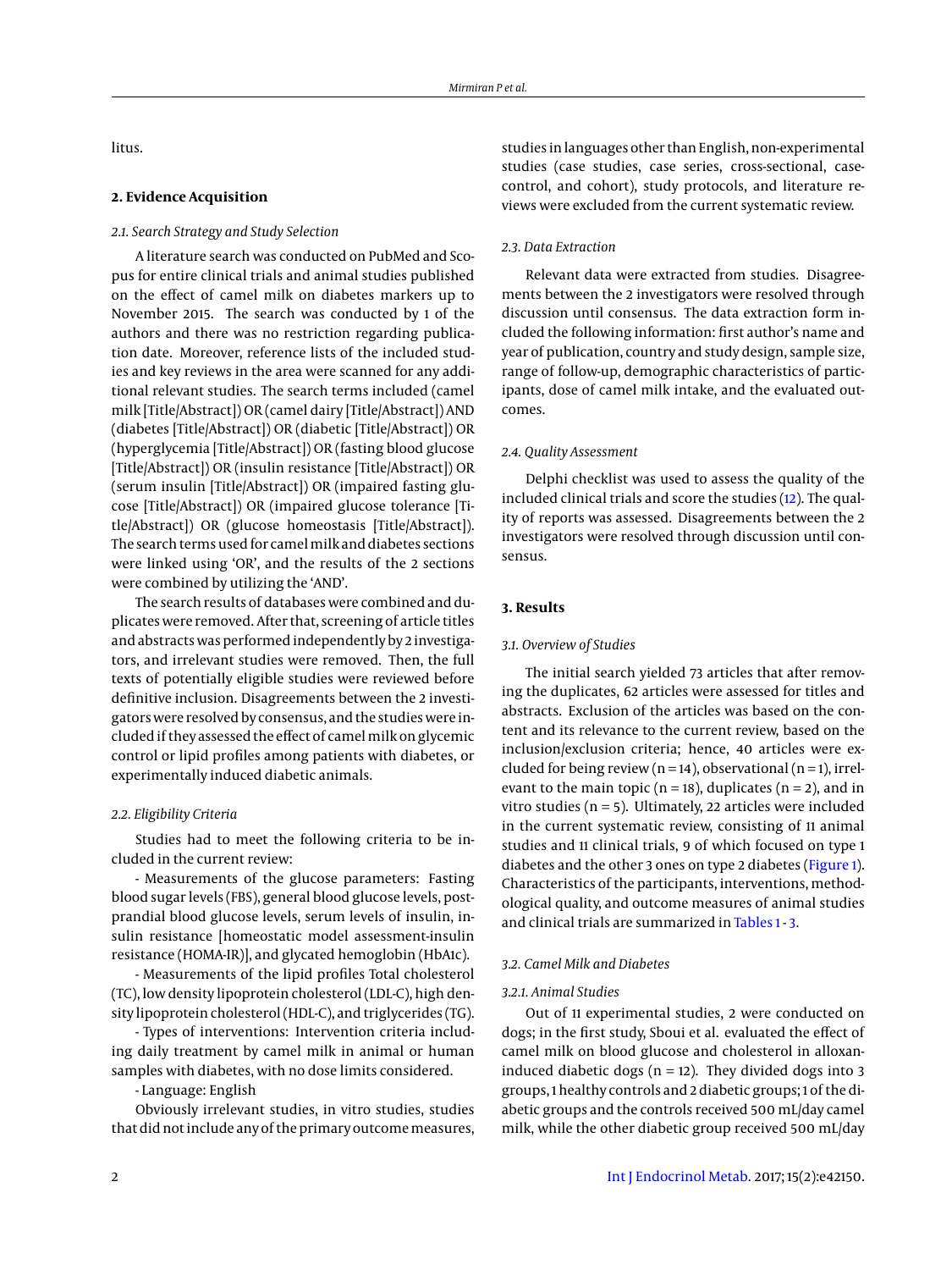| Study (Year)                                    | <b>Target Species</b>                                         | <b>Intervention Group</b>                                            | <b>Control Group</b>                                                                                                                                           | <b>Duration of Intervention</b> | Outcomes                                                                                                                                                                                           |
|-------------------------------------------------|---------------------------------------------------------------|----------------------------------------------------------------------|----------------------------------------------------------------------------------------------------------------------------------------------------------------|---------------------------------|----------------------------------------------------------------------------------------------------------------------------------------------------------------------------------------------------|
| Korish (2014) (13)                              | Streptozotocin-induced diabetic<br>rats ( $N = 80$ )          | $N = 20$ ; 35 mL/rat/day camel milk                                  | 1. Normal with no treatment ( $n =$<br>20); 2. Normal+ camel milk ( $n =$<br>20) 3. Diabetic with no treatment<br>$(n=20)$                                     | 8 w                             | ↓Fasting blood glucose, ↓Serum<br>insulin, Llipid profile in camel<br>milk group                                                                                                                   |
| Khan, AA. (2013) (14)                           | Streptozotocin-induced diabetic<br>male rats $N = 40$         | $(N = 8)$ Camel milk 400 mL/day                                      | 1. Normal with no treatment ( $n =$<br>$8$ ); 2. Normal+ camel milk ( $n = 8$ )<br>3. Diabetic with no treatment ( $n =$<br>8); 4. Diabetic+ insulin treatment | 30 d                            | ↓Blood glucose, ↓Total<br>cholesterol, $\downarrow$ Triglyceride in<br>camel milk group                                                                                                            |
| Alabdulkarim, (2012) (15)                       | Female albino rats $n = 30$                                   | $N = 12$ : 50-100% camel milk $N = 12$<br>50-100% camel milk         | $N = 6$ No treatment                                                                                                                                           | 6 w                             | No changes in plasma glucose<br>and cholesterol in the camel milk<br>and cow milk groups                                                                                                           |
| Al-Numair et al. (2010 - 2011)<br>$(16-19)^{a}$ | Streptozotocin-induced diabetic<br>male albino rats $N = 30$  | $N = 6$ , camel milk 250 mL/day                                      | $N = 18$ : No treatment                                                                                                                                        | 45 d                            | ↓ Plasma glucose in camel milk<br>group; $\uparrow$ Insulin levels in camel<br>milk group                                                                                                          |
| Al-Numair et al. (2010)(20)                     | Streptozotocin-induced diabetic<br>male albino rats: $N = 40$ | $N = 8$ ; 250 mL/day camel milk (26<br>mL/day)                       | $N = 24$ ; No treatment                                                                                                                                        | 45 d                            | $\downarrow$ Blood glucose in camel milk<br>group; $\uparrow$ Insulin levels in camel<br>milk group                                                                                                |
| Sboui et al. (2010)(21)                         | Alloxan-induced diabetic dogs; N<br>$=20$                     | TEST 1: $N = 4$ ; 500 mL/day camel<br>milk                           | $N = 4$ ; 500 mL/day cow milk                                                                                                                                  | 5 w                             | ↓Blood glucose, ↓Cholesterol in<br>Camel milk group; $\uparrow$ Blood<br>glucose, <sup>^</sup> Cholesterol in cow<br>milk group                                                                    |
|                                                 |                                                               | TEST 2: $N = 4250$ mL/day camel<br>milk $N = 4100$ mL/day camel milk | No treatment                                                                                                                                                   | 5 w                             | ↓Blood glucose, ↓Cholesterol in<br>dogs receiving 250 mL/day camel<br>milk. No changes in blood<br>glucose and cholesterol in dogs<br>receiving 100 mL/day camel milk                              |
| Sboui et al. (2010) (11)                        | Alloxan-induced diabetic dogs N<br>$=12$                      | TEST $1:N = 4$ ; 500 mL/day camel<br>milk                            | $N = 4$ ; 500 mL/day cow milk                                                                                                                                  | 5 w                             | ↓Blood glucose, ↓Cholesterol in<br>camel milk group; <sup>+</sup> Blood<br>glucose, <sup>^</sup> Cholesterol in cow<br>milk group                                                                  |
|                                                 |                                                               | TEST 2: $(n = 4)$ control group<br>receiving 500 mL/day camel milk   | No treatment                                                                                                                                                   | 5 w                             | ↓Blood glucose, ↓Cholesterol                                                                                                                                                                       |
| Wang et al. (2009)(22) <sup>b</sup>             | Type 2 diabetic rats $N = 32$                                 | 1. Camel milk 2. Rosiglitazone +<br>camel milk                       | 1. No treatment 2. Rosiglitazone                                                                                                                               | 14 w                            | ↓Blood glucose, ↓Plasma<br>insulin, LCholesterol,<br>↓Triglyceride in camel milk,<br>rosiglitazone, rosiglitazone+<br>camel milk groups compared to<br>diabetic control group with no<br>treatment |
|                                                 |                                                               |                                                                      |                                                                                                                                                                |                                 | ↓Plasma insulin, ↓ Triglyceride<br>in Rosiglitazone + camel milk<br>group compared to rosiglitazone<br>group                                                                                       |

<span id="page-2-0"></span>**Table 1.** Experimental Studies on the Effects of Camel Milk on Diabetes Mellitus

a Al-Numair K.S. et al. in 4 studies with the same sample size and design evaluated the effect of camel milk on hyperlipidemia, activating of ATPase, antioxidant factors, collagen abnormalities, and glycoprotein components streptor in the common<br>ocin-diabetic rats (16-19)

b As the full text of this article was not accessible, some details were not available.

cow milk. After 5 weeks, blood glucose and cholesterol concentration significantly decreased in the camel milk receiving diabetic group, but increased in the cow milk diabetic group, alterations observed even after 3 weeks of intervention. The control group showed no significant difference in the mentioned parameters after the intervention period; results also showed that substituting cow milk with camel milk in the cow milk diabetic group led to significant improvement in blood glucose (from 10.88  $\pm$  0.50 to 5.77  $\pm$ 0.44 mM/L, P value < 0.05) and cholesterol status (from 6.17  $\pm$  0.15 to 4.35  $\pm$  0.61 mM/L, P value < 0.05) after 4 weeks [\(21\)](#page-7-8). In the other study, Sboui et al. compared the anti-diabetic effect of 3 amounts of camel milk: 100, 250, and 500 mL on alloxan- induced diabetic dogs. After 5 weeks, both groups treated with 500 or 250 mL camel milk showed significant decrease in blood glucose (about 48%, P value < 0.05) and cholesterol (about 22%, P value < 0.05), with no significant differences between the 2 groups. No significant difference

was observed in such parameters in the dogs treated with 100 mL of camel milk [\(11\)](#page-7-0); however, there was no control group in this study and the effect of camel milk was not compared with any kind of milks or treatments.

The other 9 studies were conducted on rats, and all had control groups for their intervention; however, there were some variations in the study design, sample size, duration, and dosages of camel milk administration; in 6 of them diabetes was induced by streptozotocin. Most of them demonstrated the effectiveness and superiority of camel milk in glycemic control and insulin sensitivity as well as improvement of lipid profiles in the diabetes induced animals, when compared to the controlled or cow milk groups. However, in the study by Alabdulkarim et al. no significant difference was observed in plasma glucose and triglyceride levels after administering either camel or cow milk; in this study, 30 healthy female albino rats, aged 128 days were randomly divided into 5 groups, with the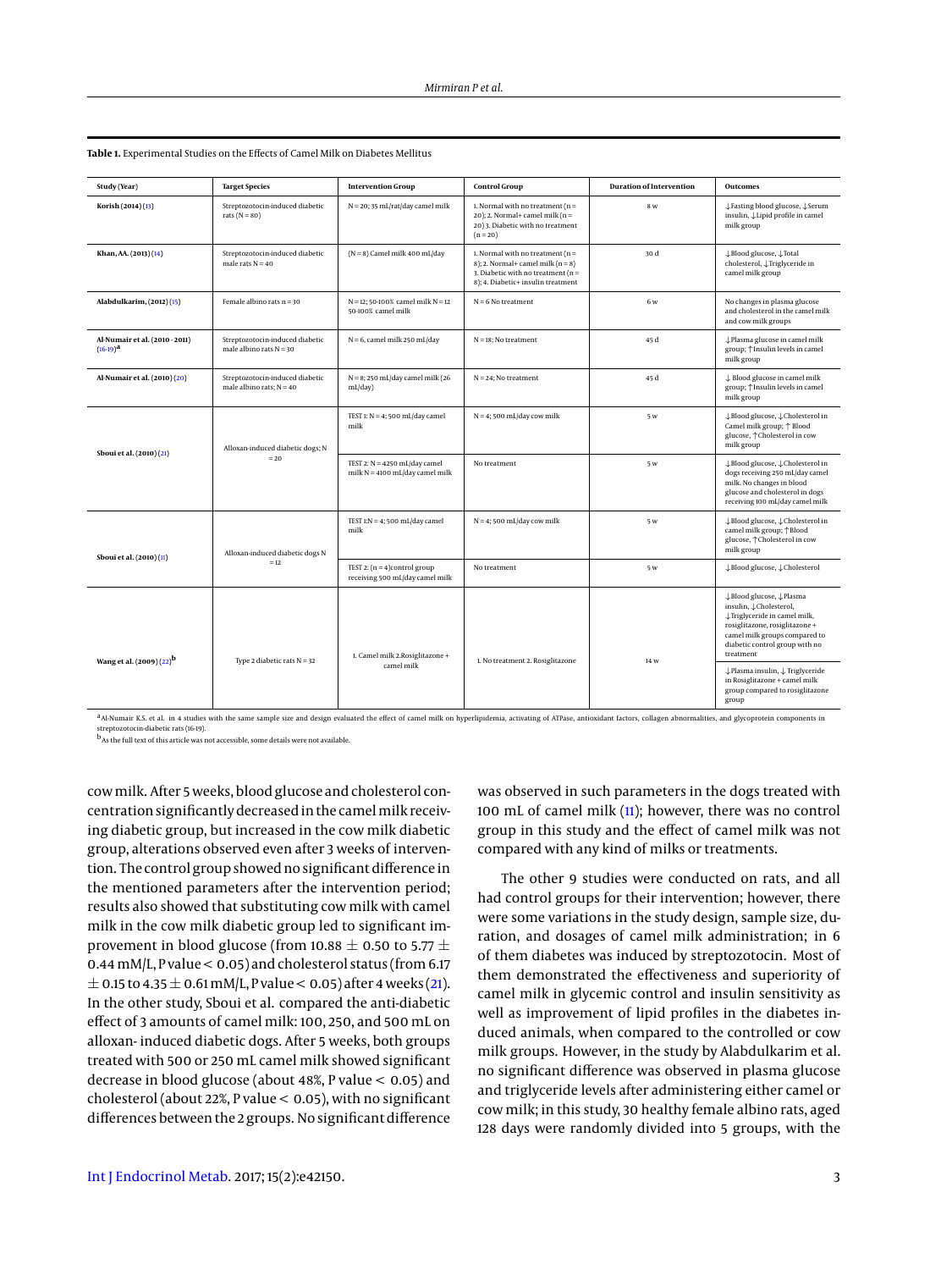| Study (year)               | <b>Target Population</b>      | <b>Intervention Group</b>                     | <b>Control Group</b>  | <b>Duration of Intervention</b> | <b>Outcomes</b>                                                                                                                     | The Quality of Study (Delphi) |
|----------------------------|-------------------------------|-----------------------------------------------|-----------------------|---------------------------------|-------------------------------------------------------------------------------------------------------------------------------------|-------------------------------|
| Agrawal et al. (2011)(10)  | $N = 24$ ; 14 - 16 years      | $N = 12$ Camel milk 500 mL/day                | $N = 12$ Usual care   | 2y                              | ↓Insulin dose, ↓hemoglobin A1c,<br>↓Fasting blood sugar in camel<br>milk group                                                      | 5/9                           |
| Agrawal et al. (2009)(23)  | $N = 24$ ; Mean age: 19 years | $N = 24$ Before-after Came milk 500<br>mL/day | $N = 12$ Usual care   | 6 <sub>mo</sub>                 | ↓Insulin dose, ↓Lipid profile, no<br>changes in Hemoglobin Atc,<br>mean plasma glucose and plasma<br>insulin in camel milk group    | 2/9                           |
| Mohamad et al. (2009)(9)   | $N = 54$ ; 17 - 20 years      | $N = 27$ Camel milk 500 mL/day                | $N = 27$ Usual care   | 16 w                            | ↓Insulin dose, ↓Fasting blood<br>sugar, J.HemoglobinA1c, TSerum<br>insulin in camel milk group                                      | 4/9                           |
| Agrawal et al. (2007) (24) | $N = 50$ ; 13-14 years        | $N = 25$ ; camel milk 500 mL/day              | $N = 25$ ; Usual care | 12 mo                           | ↓Insulin dose, ↓Blood<br>glucose, LHemoglobinAtc in<br>camel milk group                                                             | 2/9                           |
| Agrawal et al. (2005) (25) | $N = 24$ ; 13-15 years        | $N = 12$ camel milk 500 mL/day                | $N = 12$ Usual care   | 52 w                            | ↓Insulin dose, ↓Fasting blood<br>sugar, J.Hemoglobin Atc, no<br>changes in plasma insulin in<br>camel milk group                    | 4/9                           |
| Agrawal et al. (2005)(26)  | $N = 24$ ; $6 - 25$ years     | $N = 12$ camel milk 500 mL/day                | $N = 12$ Usual care   | 1 <sub>V</sub>                  | ↓Insulin dose, ↓Fasting blood<br>sugar, J.HemoglobinA1c, no<br>changes in plasma insulin in<br>camel milk group                     | 4/9                           |
| Agrawal et al. (2003) (27) | $N = 24$ ; mean age: 20 years | $N = 12$ ; camel milk 500 mL/day              | $N = 12$ : Usual care | 3 mo                            | ↓Insulin dose, ↓Fasting blood<br>sugar, J.HemoglobinA1c, no<br>changes in plasma insulin in<br>camel milk group                     | 4/9                           |
| Agrawal et al. (2003) (28) | $N = 24$ ; Mean age: 20 years | $N = 12$ ; camel milk 500 mL/day              | $N = 12$ : Usual care | 3 mo (crossover design)         | ↓Insulin dose, ↓Fasting blood<br>sugar, J. Hemoglobin AIc, no<br>changes in plasma insulin and<br>lipid profile in camel milk group | 5/9                           |

**Table 2.** The Effects of Camel Milk on Type 1 Diabetes Mellitus in Different Clinical Trials

<span id="page-3-0"></span>**Table 3.** Characteristics of the Included Clinical Trials Investigating the Effects of Camel Milk on Type 2 Diabetes Mellitus

| Study (Year)                     | <b>Target Population</b> | Intervention<br>Group               | <b>Control Group</b>                   | Duration of<br>Intervention | <b>Outcomes</b>                                                                                                                                           | The Quality of<br>Study (Delphi) |
|----------------------------------|--------------------------|-------------------------------------|----------------------------------------|-----------------------------|-----------------------------------------------------------------------------------------------------------------------------------------------------------|----------------------------------|
| Ejtahed et al.<br>(2015)(29)     | $N = 20$ ; 20 - 70 years | $N = 11$ ; 500 mL/day<br>camel milk | $N = 9;500 \text{ mL/day}$<br>cow milk | 2 <sub>mo</sub>             | No changes in<br>fasting blood sugar<br>and lipid profile, <sup><math>\uparrow</math></sup><br>insulin in both<br>groups. ↑HOMA-IR<br>in camel milk group | 4/9                              |
| Agrawal et al.<br>(2011)(30)     | $N = 28;44-54$ years     | $N = 14$ ; 500 mL/day<br>camel milk | $N = 14$ ; 500 mL/day<br>Cow milk      | 3 mo (crossover)            | $\downarrow$ Fasting blood<br>sugar,<br>↓HemoglobinA1C,<br>↑HOMA-IR in camel<br>milk group                                                                | 4/9                              |
| Wang et al. (2009)<br>$(22)^{a}$ | $N = 12$                 | $N = 6$ camel milk<br>500 mL/day    | $N = 6$ ; Usual care                   |                             | $\downarrow$ Blood sugar,<br>↓Plasma insulin,<br>$\downarrow$ Dose of drug,<br>↓Cholesterol,<br>↓Triglyceride in<br>camel milk group                      |                                  |

Abbreviation: HOMA-IR, Homeostatic model assessment-insulin resistance.

<sup>a</sup> As the full text of this article was not accessible, some details were not available.

control group receiving no milk, 2 groups were fed with 50% to 100% camel milk and 2 other groups with 50% to 100% cow milk [\(15\)](#page-7-4). This study did not demonstrate the hypoglycemic effect of camel milk in the healthy rats. However, it is noteworthy that this study was conducted on healthy rats; therefore, it was not logically appropriate to conclude about the anti-diabetic effects of camel milk. Baseline blood sugar should be considered in the interpretation of results.

Wang et al. evaluated the efficacy of camel milk on long-term glycemic control in diabetic rats; 32 obese rats were randomly divided into 4 groups: the diabetic control group, camel milk group, diabetic rosiglitazone maleate group, and diabetic rosiglitazone maleate + camel milk group. After 14 weeks of treatment, blood glucose, triglycerides, total cholesterol, and plasma insulin significantly decreased in the rosiglitazone maleate, the rosiglitazone maleate + camel milk and the camel milk group com-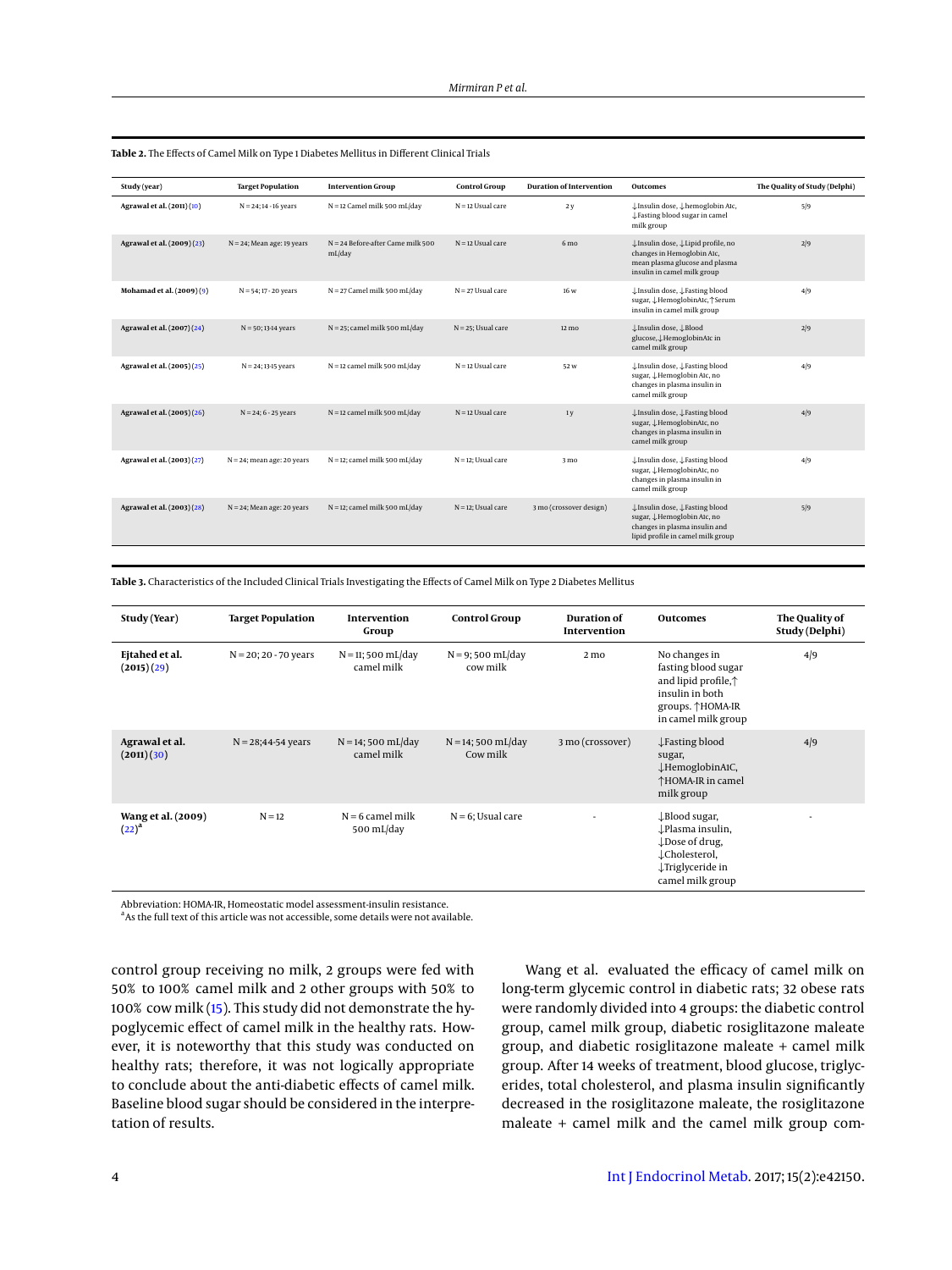<span id="page-4-0"></span>

**Figure 1.** Flow Diagram of the Systematic Literature Search

pared to the diabetes group. The Rosiglitazone maleate and rosiglitazone maleate + camel milk groups showed significant decrease in blood triglycerides (0.68  $\pm$  0.19 vs. 0.51  $\pm$  0.11 mM/L, P value < 0.05), and plasma insulin (43.52  $\pm$ 18.93 vs. 26.49  $\pm$  5.60 mIU/L, P value < 0.05). The rosiglitazone maleate + camel milk group had better treatment of type 2 diabetes animal models than rosiglitazone maleate  $group(22)$  $group(22)$ .

Al-Numair et al. in 5 studies on streptozotocin-induced diabetic rats, evaluated the effect of camel milk on hyperlipidemia, activating of ATPase, antioxidant factors, collagen abnormalities, and glycoprotein components [\(16-](#page-7-5)[20\)](#page-7-7); 30 male albino rats were randomly divided into 5 groups (6 animals in each group): non-diabetic control, non-diabetic fed with 250 mL/day camel milk, diabetic control, diabetic fed with 250 mL/day camel milk, and diabetic given 600

[Int J Endocrinol Metab.](http://endometabol.com/) 2017; 15(2):e42150. 5

 $\mu$ g/kg body weight glibenclamide; all groups were treated for a period of 45 days. Diabetic rats treated with camel milk or glibenclamide showed a significant decrease in blood glucose (about 43% and 58%, respectively) and glycoproteins, and an increase in the insulin levels (P value < 0.05); results also showed that treatment with camel milk improved the plasma total cholesterol, triglyceride, free fatty acid, LDL, and HDL-cholesterol (about 42%, 26%, 42%, 25% and 13% respectively, P value < 0.05) in diabetic rats. It seems that all of these 5 studies conducted by Al-Numair et al. were 1 survey with reporting different results in different papers.

Khan et al. examined the effect of camel milk on 40 diabetic rats, divided in a model similar to that of Al-Numair. However, the rats in the 2nd and 4th groups were fed 400 mL/day camel milk and the 5th group was treated with insulin instead of glibenclamide. The intervention period was 30 days and similar outcomes were obtained ie, decreased blood glucose (from 520 to 235 mg/dL, P value < 0.05), triglyceride (about 35%, P value  $<$  0.05), and total cholesterol (about 34%, P value < 0.05) following camel milk treatment [\(14\)](#page-7-3). Korish et al. categorized 80 rats in 4 groups: the normal and diabetic control with no treatment and the normal and diabetic groups treated with 35 mL/day camel milk for 8 weeks. At the end of the study, diabetic rats treated with camel milk showed significant decrease in fasting glucose (about 57%, P value < 0.001), increased HDL-cholesterol (about 32%, P value < 0.001), decreased HOMA-IR (about 52%, P value < 0.05), and increased fasting insulin (about 34%, P value < 0.05), compared to diabetic controls, while the control rats treated with camel milk showed no significant changes in comparison with normal controls [\(13\)](#page-7-2).

Overall, camel milk treatment led to improvement of blood glucose, serum insulin, and lipid profile in diabetic animals. This potential positive role on diabetes control could be related to the high content of insulin and insulin like proteins that can increase the activity of in-sulin receptors [\(31\)](#page-7-19). Moreover, camel milk is believed to decrease  $\beta$ -cell injuries because of certain specific types of immunoglobulins, protective proteins (lactoferrin and lactoperoxidase), and antioxidant agents; eg, zinc and vitamin c and b3 [\(24\)](#page-7-12). However, more experimental studies are needed to confirm the superiority and efficacy of camel milk, compared with other milks and alternative treatments for diabetes.

### *3.2.2. Human Studies*

#### *3.2.2.1. Type 1 Diabetes*

Agrawal et al. in 5 randomized controlled clinical trials, examined the effect of camel milk along with insulin therapy in patients with type 1diabetes. The sample size in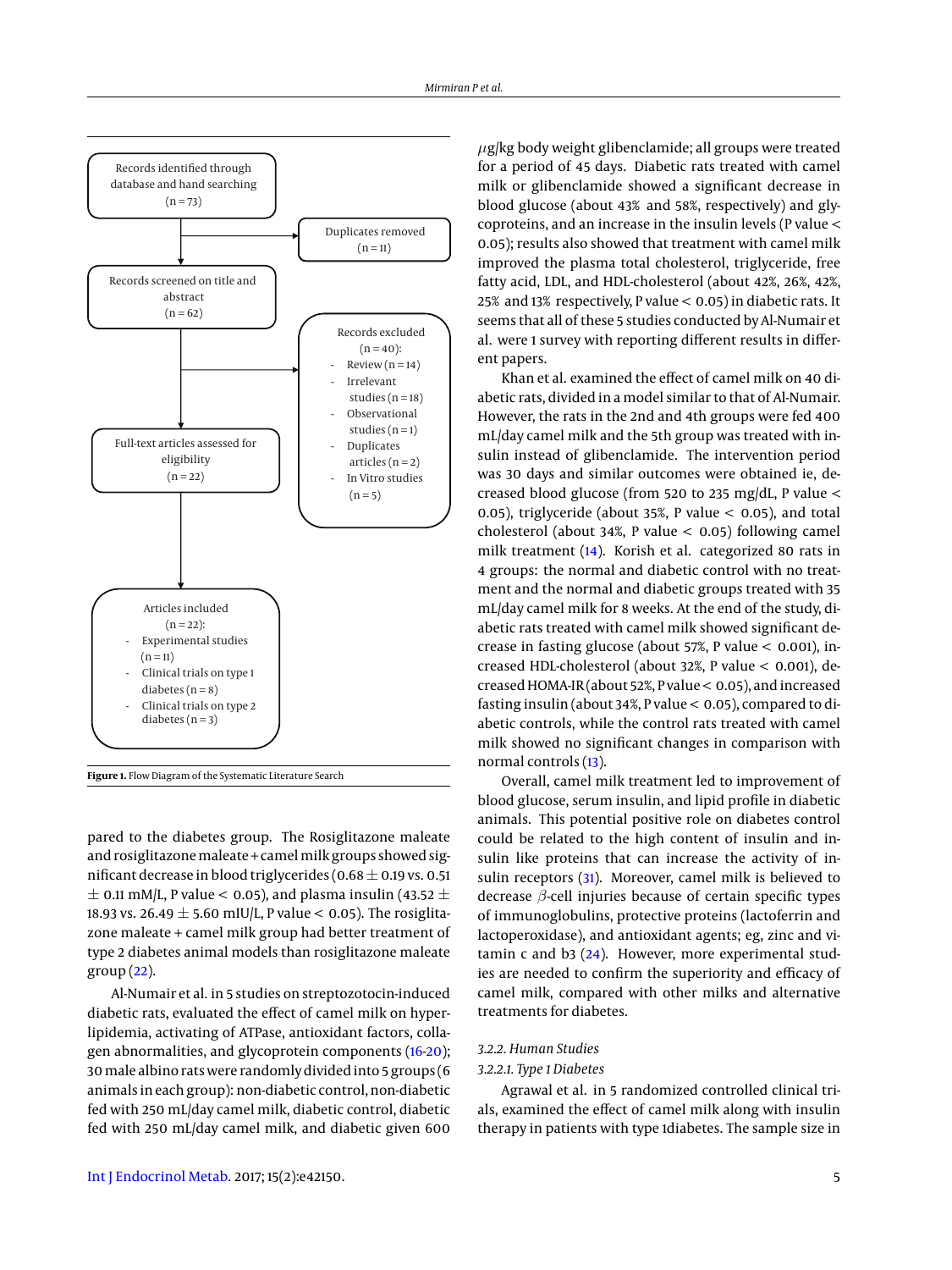all the studies was 24 subjects. The control group ( $n = 12$ ) received usual care, while the intervention group received 500 mL/day camel milk in addition to usual care. In the 1st and 2nd studies, the mean age of participants was 20 years and the intervention time was 3 months. However, the 2nd study had crossover design and after a 1-month wash out period, the regimen was interchanged and intervention and control groups were switched over to cow milk and camel milk, respectively, for another 3 months. A significant reduction was observed in FBS (from 115.66 to 100 mg/dL, P value = 0.002), HbA1c (from 9.54% to 9.08%, P value = 0.002), and the mean doses of insulin injection (from 41.66 to 30 U/day, P value =  $0.002$ ) in patients receiving camel milk even after 3 months of treatments; however, fasting plasma insulin, lipid profiles, and C-peptide levels showed no significant change in either group [\(27,](#page-7-15) [28\)](#page-7-16). The investigators rechecked this hypothesis on 13 to 15 and 6 to 25 year-old subjects in 2 other studies with one year intervention period [\(25,](#page-7-13) [26\)](#page-7-14). Moreover, in a study performed on 14 to 16 year-old patients with type 1 diabetes for 2 years [\(10\)](#page-7-10), which demonstrated the same results in improving FBS (from 118.58 to 93.16 mg/dL), HbA1c (from 7.81% to 5.44%), and the mean doses of insulin (P value  $<$  0.05). In another study, 50 patients newly diagnosed with type 1diabetes, aged 13 to 14 years, were divided into 2 groups, the usual care and the 500 mL/d camel milk + usual care groups. After 12 months, FBS (about 14%), HbA1c (about 8%) and the doses of insulin (about 37%) decreased, and C-peptide levels (about 12%) increased significantly, in patients receiving camel milk [\(24\)](#page-7-12). Although, in these studies, the effect of camel milk on diabetes parameters was assessed in different age groups with differences in duration of camel milk supplementation, in all of them except for 1, the comparison between camel milk and other kinds of milk was ignored.

The beneficial effect of camel milk in diabetic nephropathy by improvement in micro albuminuria was observed in a study performed on 24 patients with type 1diabetes, mean age 19 years, given 500 mL/day camel milk in addition to usual care for 6 months; although mean plasma glucose, insulin, and C-peptide levels showed no significant changes in these patients after 6 months, their lipid profiles and the mean dose of insulin injection to obtain glycemic control decreased significantly (from 41.6 to 28.3 U/day, P value  $< 0.01$ ); however, this study had no control group and the effect of camel milk was not compared with any kind of milks or treatments in this study [\(23\)](#page-7-11).

Mohamad et al. evaluated the effect of camel milk in 54 young patients with type 1diabetes, age range 17 to 20 years, randomly divided into 2 groups: the usual care and the 500 mL/d camel milk + usual care. After 16 weeks of intervention, FBS and HbA1c decreased (56% and 25%, respectively, P value < 0.001) while C-peptide levels increased significantly (88%, P value =  $0.007$ ) in the group treated with camel milk  $(9)$ .

Overall, most of these studies indicate the beneficial effects of camel milk on type 1 diabetes through reduction in FBS, HbA1c, and the mean doses of insulin injection. However, they are not high qualified according to Delphi checklist (the mean score was 3) and more valid studies are needed to prescribe camel milk in type 1 diabetes.

#### *3.2.2.2. Type 2 Diabetes*

Studies on the hypoglycemic potential of camel milk on type 2 diabetes are limited. Wang et al. randomly divided 12 patients with type 2 diabetes into 2 groups, with 6 patients receiving routine diabetes management and 6 other patients consumed 500 mL/day of raw camel milk. The dose of potential rosiglitazone maleate administration was adjusted in both groups. In the group receiving camel milk, there was a significant reduction in the mean blood sugar (123.0 to 94.2 mg/dL, P value < 0.001), plasma insulin (19.76 to 6.21 mIU/L, P value  $<$  0.001), dose of drug  $(4.67 \text{ to } 1.67 \text{ U/d}, P < 0.001)$ , blood triglycerides (1.83 to 1.42) mM/L, P value < 0.001), and blood total cholesterol (7.7 to 6.1 mM/L, P value  $<$  0.001), compared with baseline values [\(22\)](#page-7-9). Agrawal et al. in a crossover design study, prescribed 500 mL/day cow milk to 14 healthy males and 500 mL/day camel milk to 14 males with type 2 diabetes for 3 months; after 1 month washout period, the regimen was interchanged for 3 months. FBS, HbA1c, and insulin levels showed an improving trend both in males with diabetes and the healthy ones after camel milk consumption [\(30\)](#page-7-18). Ejtahed et al. in a randomized, single-blinded controlled clinical trial evaluated the effect of camel milk on blood sugar and lipid profiles of 20 patients with type 2 diabetes aged 20to 70 years. Intervention group (n = 11) received 500 mL/day camel milk and control group ( $n = 9$ ) consumed 500 mL/day cow milk for 2 months. Fasting blood sugar, lipid profiles and blood pressure showed no significant differences between the 2 groups at the end of the study, but insulin concentration significantly increased (about 23%, P value < 0.05) in the camel milk group during the study [\(29\)](#page-7-17). The variation in camel milk composition and clinical characteristics of participants, short duration of intervention, and low sample size could be the reasons of inconsistent results in this study.

There are some possible mechanisms, which justify the anti-diabetic effects of camel milk. Camel milk contains considerable level of insulin encapsulated in nanoparticles to transport this hormone intact into the bloodstream. Camel milk insulin resists coagulum formation in the stomach, and is absorbed in the small intestine [\(32\)](#page-7-20). Fur-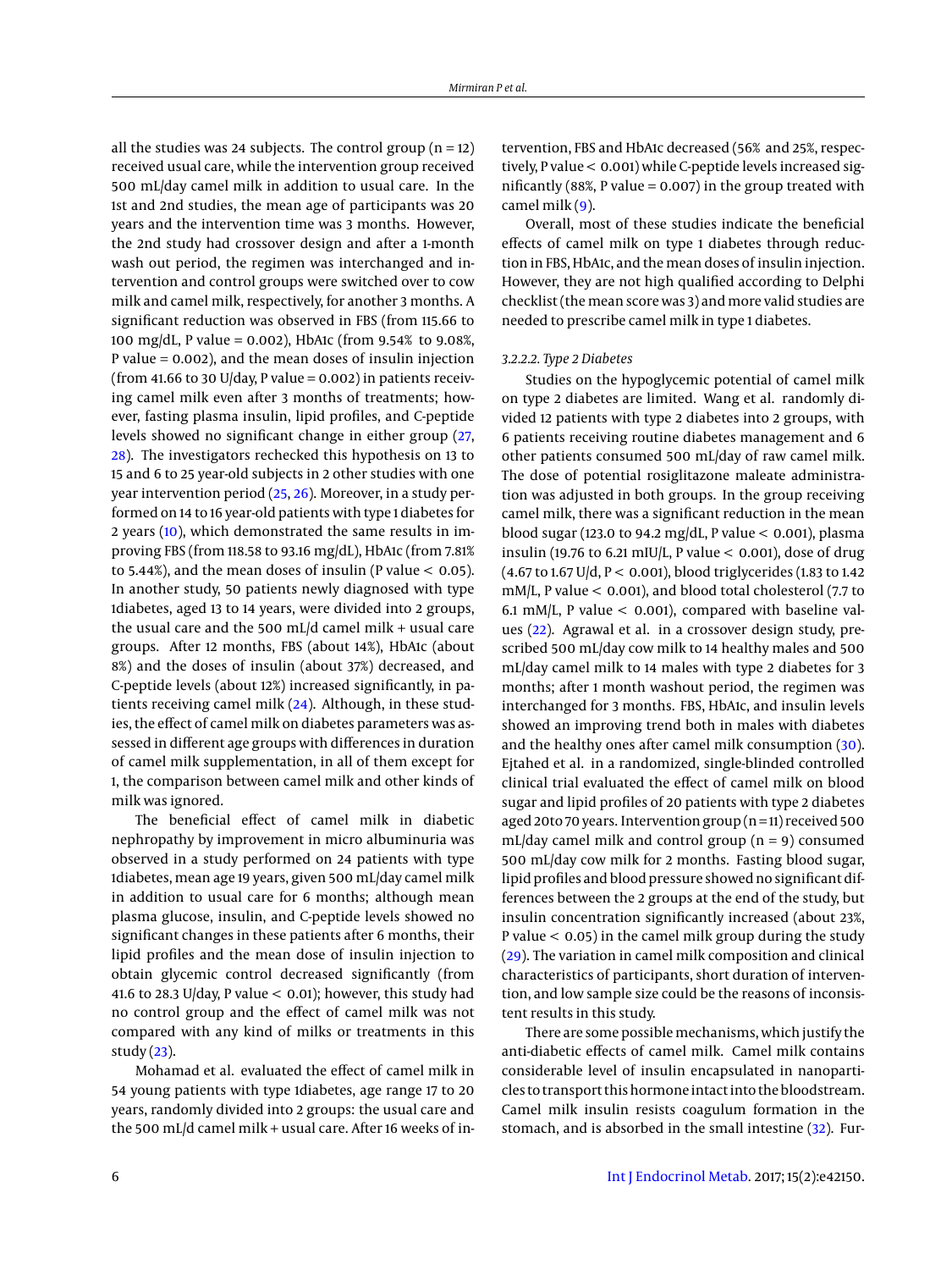thermore, camel milk has small insulin-like molecules that act like insulin in interacting with their receptors [\(33\)](#page-7-21). Camel milk has special proteins, lyzozymes, lactoferrin, and lactoperoxidase, which are resistant to digestion by pepsin in the stomach; these proteins do not coagulate easily at low pH, and have a good buffering capacity [\(34\)](#page-7-22).

As high production of oxidative stress factors in diabetes can lead to deleterious effects including damage to polyunsaturated fatty acids in membrane lipids, proteins, DNA, and eventually cell death [\(35\)](#page-7-23), 1 of the positive roles of camel milk in diabetes is its high level of antioxidants postulated to have anti-inflammatory effects and immunemodulatory functions on the  $\beta$ -Cells of the pancreas [\(13,](#page-7-2) [36\)](#page-7-24). Whey protein of camel milk is easily available and is supposed to reduce the effects of oxygen radicals by increasing glutathione [\(37,](#page-7-25) [38\)](#page-7-26); in addition to restoring normal ß-Cell mass and suppressing inflammatory cytokines which lead to ß-Cell apoptosis in type 1 diabetes [\(39\)](#page-7-27).

Certain other proteins in camel milk such as lactoferrin have an anti-inflammatory effect, which can inhibit the production of pro-inflammatory cytokines; eg, tumor necrosis factor (TNF)- $\alpha$ , interleukin (IL)-1 and IL-6 in mononuclear cells [\(40\)](#page-7-28). On the other hand, camel milk decreases TNF- $\alpha$  and down regulates the expression of iNOS, the major source of NO generation during inflammation  $(41)$ .

Increased oxidative damage also has a strong positive association with abnormal lipid profiles, commonly observed in patients with diabetes  $(42)$ , the damage which could be improved by the anti-inflammatory effect of camel milk consumption. High levels of antioxidant agents such as zinc, selenium, and other trace elements [\(43\)](#page-7-31) in camel milk are also reported to prevent lipid peroxidation, via enhancing the anti-oxidant system [\(44\)](#page-7-32), or by glutathione peroxidase activation [\(45\)](#page-7-33). Overall, there are limited studies with inconsistent results regarding the effects of camel milk on type 2 diabetes and further research is required to confirm the long-term efficacy of camel milk on biomarkers of type 2 diabetes.

# **4. Conclusions**

In the current systematic review, the potentially positive effects of camel milk on diabetes mellitus were explored. Data available on experimental research and most of the human studies indicated that camel milk administration can have positive effects on glycemic control, by reducing fasting blood sugar, decreasing insulin resistance, and improving lipid profiles among patients with diabetes. In most studies, the recommended dose of camel milk was 500 mL/day which led to improvement of diabetes markers even after 3 months in patients with dia-

[Int J Endocrinol Metab.](http://endometabol.com/) 2017; 15(2):e42150. 7

betes. Moreover, the superiority of camel milk, compared to cow milk was demonstrated in some human studies. Although the high amount of digestion resistant insulin and high level of antioxidants as anti-inflammatory factors are the possible explanation for anti-diabetic effect of camel milk in this review, however, more valid and comprehensive studies are needed to support these findings.

#### **Acknowledgments**

The authors wish to acknowledge their gratitude to Ms. Niloofar Shiva for English editing of the manuscript.

### **Footnotes**

**Author Contribution:** Parvin Mirmiran: conception and design of the study and approval of the final version of the manuscript; Hanieh-Sadat Ejtahed: design of the study, collection, and interpretation of data, drafting of manuscript, and approval of the final version of the manuscript; Pooneh Angoorani: collection of data, drafting of manuscript, and approval of the final version of the manuscript; Fariba Eslami: collection of data, and approval of the final version of the manuscript; Fereidoun Azizi: conception and design of the study, and approval of the final version of the manuscript.

**Funding/Support:** This work was funded by the research institute for endocrine sciences, Shahid Beheshti University of Medical Sciences, IR Iran.

#### **References**

- <span id="page-6-0"></span>1. American Diabetes Association . Diagnosis and classification of diabetes mellitus. *Diabetes care.* 2010;**33**(Supplement 1):S62–9.
- <span id="page-6-1"></span>2. International Diabetes Federation . Diabetes Atlas. ; 2013.
- <span id="page-6-2"></span>3. World Health Organisation . What is Diabetes?" 2008. Available from: <http://www.who.int/mediacentre/factsheets/fs312/en>/.
- <span id="page-6-3"></span>4. Cefalu WT. Concept, strategies, and feasibility of noninvasive insulin delivery. *Diabetes Care.* 2004;**27**(1):239–46. [PubMed: [14693996\]](http://www.ncbi.nlm.nih.gov/pubmed/14693996).
- <span id="page-6-4"></span>5. Dahlquist GG. Primary and secondary prevention strategies of pretype 1 diabetes. Potentials and pitfalls. *Diabetes Care.* 1999;**22 Suppl 2**:B4–6. [PubMed: [10097892\]](http://www.ncbi.nlm.nih.gov/pubmed/10097892).
- <span id="page-6-5"></span>6. Agrawal RP, Budania S, Sharma P, Gupta R, Kochar DK, Panwar RB, et al. Zero prevalence of diabetes in camel milk consuming Raica community of north-west Rajasthan, India. *Diabetes Res Clin Pract.* 2007;**76**(2):290–6. doi: [10.1016/j.diabres.2006.09.036.](http://dx.doi.org/10.1016/j.diabres.2006.09.036) [PubMed: [17098321\]](http://www.ncbi.nlm.nih.gov/pubmed/17098321).
- <span id="page-6-6"></span>7. Singh R. Annual Report of National Research Centre on Camel. Rajasthan India: National Research Centre on Camel; 2001.
- <span id="page-6-7"></span>8. Sugarman JR, Gilbert TJ, Weiss NS. Prevalence of diabetes and impaired glucose tolerance among Navajo Indians. *Diabetes Care.* 1992;**15**(1):114–20. [PubMed: [1737528\]](http://www.ncbi.nlm.nih.gov/pubmed/1737528).
- <span id="page-6-8"></span>9. Mohamad RH, Zekry ZK, Al-Mehdar HA, Salama O, El-Shaieb SE, El-Basmy AA, et al. Camel milk as an adjuvant therapy for the treatment of type 1 diabetes: verification of a traditional ethnomedical practice. *J Med Food.* 2009;**12**(2):461–5. doi: [10.1089/jmf.2008.0009.](http://dx.doi.org/10.1089/jmf.2008.0009) [PubMed: [19459752\]](http://www.ncbi.nlm.nih.gov/pubmed/19459752).